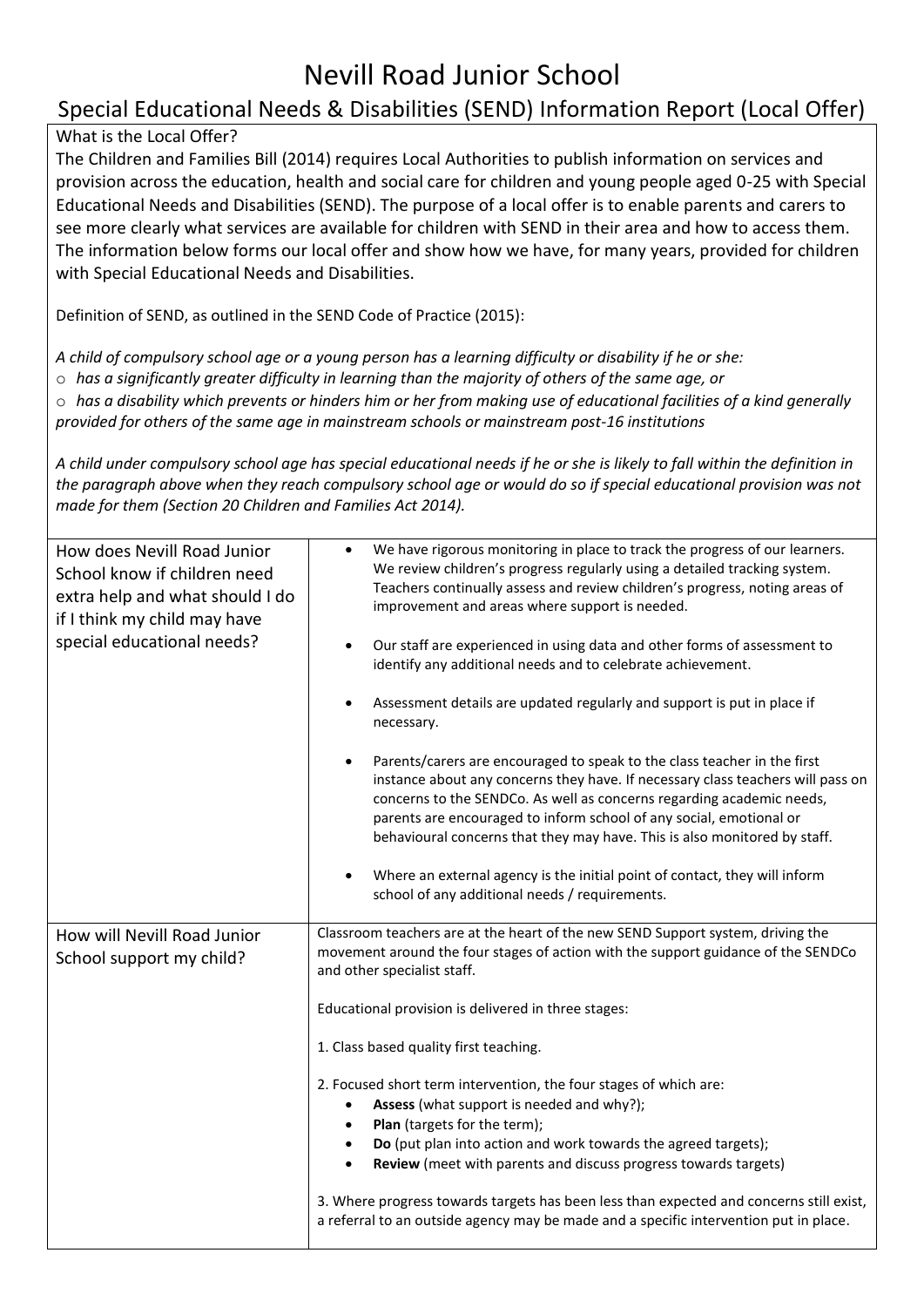|                                                                   | If concerns still exist after the involvement of external agencies and the use of specific,<br>focused interventions, a referral may be made for an Education Health and Care plan.<br>Our Governors work with the Head teacher, SENDCo and staff to monitor the<br>quality of our special educational needs provision. |
|-------------------------------------------------------------------|-------------------------------------------------------------------------------------------------------------------------------------------------------------------------------------------------------------------------------------------------------------------------------------------------------------------------|
|                                                                   | All interventions we put in place are recommended by Stockport Local<br>Authority.                                                                                                                                                                                                                                      |
|                                                                   | On transition to a new class or school, all information will be shared with staff.<br>Additional transition support is given to children with SEND where<br>appropriate.                                                                                                                                                |
|                                                                   | A regular review cycle is followed where targets are considered and assessed.<br>Where a specific programme of intervention has been followed, parents are<br>invited to attend review meetings and are welcome to come in for informal<br>talks at other times to discuss the progress of their child.                 |
| How will the curriculum be<br>matched to my child's needs?        | All children are taught following the National Curriculum 2014.<br>$\bullet$                                                                                                                                                                                                                                            |
|                                                                   | Differentiation is embedded into our curriculum and practice.                                                                                                                                                                                                                                                           |
|                                                                   | We have regular meetings where we monitor the progress of our children and<br>consider the next steps.                                                                                                                                                                                                                  |
|                                                                   | Class based quality first teaching is monitored by year group and phase<br>$\bullet$<br>leaders and the curriculum is adapted to meet individual needs where<br>necessary.                                                                                                                                              |
| How can I work with the school to<br>support my child's learning? | At meetings (and through other means) we discuss how families can support<br>their child at home to enable progress at school. This may include supporting<br>your child with any individual targets relating to their additional needs.                                                                                |
|                                                                   | Attending meetings regarding your child's progress.                                                                                                                                                                                                                                                                     |
|                                                                   | Involvement in setting targets.                                                                                                                                                                                                                                                                                         |
|                                                                   | Informing school of any changes regarding home circumstances.                                                                                                                                                                                                                                                           |
| What support will there be for<br>my child's overall well-being?  | We are an inclusive school; we welcome and celebrate diversity. All staff<br>$\bullet$<br>believe that children having high self-esteem is crucial to a child's well-being.                                                                                                                                             |
|                                                                   | All staff are aware of medical needs and a number of named staff are<br>$\bullet$<br>regularly trained to support medical needs. We also have staffed trained in<br>first aid.                                                                                                                                          |
|                                                                   | See school medical policy for further details.                                                                                                                                                                                                                                                                          |
|                                                                   | All staff follow the same procedures for rewards and sanctions. Please refer to<br>the school's behaviour policy for specific information. Children may have<br>individual reward programs to enable them to meet their specific needs.                                                                                 |
|                                                                   | We regularly monitor attendance and take the necessary actions to prevent<br>$\bullet$<br>prolonged unauthorised absence. Attendance rates at our school are above<br>national expectations.                                                                                                                            |
| What training are staff given in                                  | SENDCo.                                                                                                                                                                                                                                                                                                                 |
| order to support children with<br>SEND?                           | Training provided by external agencies where appropriate. Training needs are<br>evaluated regularly.<br>Staff are regularly updated on matters pertaining to Special Educational<br>٠                                                                                                                                   |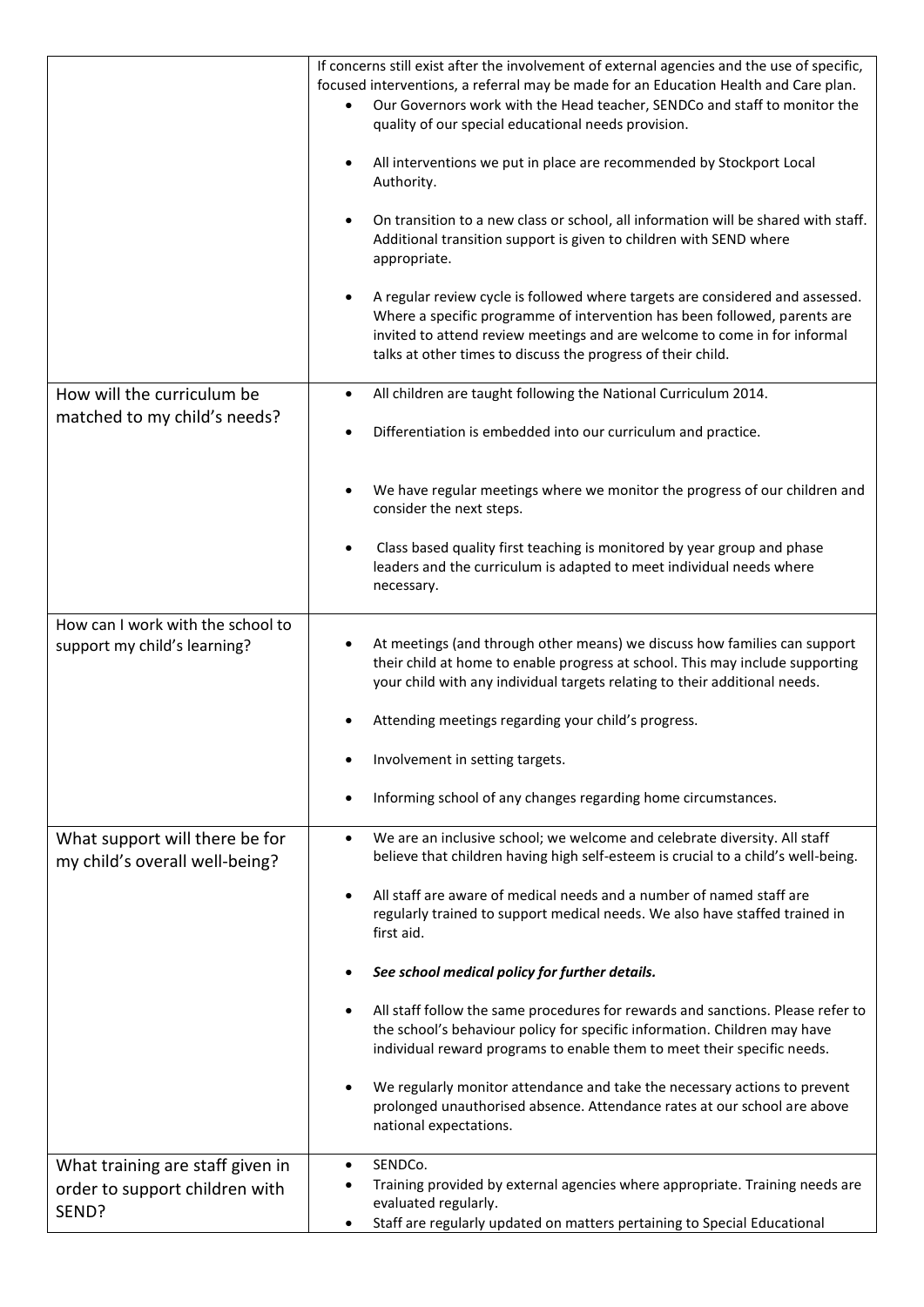|                                       | Needs and Disabilities during staff meetings.                                                                                    |
|---------------------------------------|----------------------------------------------------------------------------------------------------------------------------------|
|                                       | Teaching assistants also receive training to enable them to support children<br>with SEND.                                       |
| Is there a range of services that the | We have access to a range of specialist support services:                                                                        |
| school can liaise with?               | <b>Educational Psychology</b><br>٠                                                                                               |
|                                       | Speech and Language Therapy<br>$\bullet$                                                                                         |
|                                       | <b>Learning Support Service</b><br>$\bullet$                                                                                     |
|                                       | <b>Occupational Therapy</b><br>٠                                                                                                 |
|                                       | Primary Inclusion<br>$\bullet$                                                                                                   |
|                                       | Primary Jigsaw<br>$\bullet$                                                                                                      |
|                                       | IASS (Information, Advice and Support Services network - previously known as<br>$\bullet$                                        |
|                                       | Parent Partnership)                                                                                                              |
|                                       | Youth Offending Team<br>$\bullet$                                                                                                |
|                                       | <b>Sensory Support Service</b><br>٠                                                                                              |
|                                       | School Age Plus worker<br>$\bullet$                                                                                              |
|                                       | <b>School Nurse</b>                                                                                                              |
|                                       | Schools link social worker<br>$\bullet$                                                                                          |
|                                       | <b>Behaviour Support Service</b>                                                                                                 |
|                                       | <b>HYMs (Healthy Young Minds)</b><br>٠                                                                                           |
|                                       | ASD Team (Autistic Spectrum Disorder)                                                                                            |
|                                       | <b>Ethnic Diversity</b><br>$\bullet$                                                                                             |
|                                       |                                                                                                                                  |
|                                       | All referrals to outside agencies will be discussed with parents before referrals are<br>sent.                                   |
| How will my child be included in      | Our SEND Policy promotes the involvement of all our learners in all aspects of<br>$\bullet$                                      |
| activities outside the classroom      | the curriculum, including activities outside of the classroom.                                                                   |
|                                       | Where there are concerns of safety and access further thought and                                                                |
| including school trips?               | consideration is put in place to ensure needs are met; where applicable                                                          |
|                                       | parents/carers are consulted and involved in planning.                                                                           |
|                                       | Where there are specific needs, parental involvement is encouraged to allow                                                      |
|                                       | inclusion as much as possible.                                                                                                   |
| How accessible is the school          | Our Accessibility Plan is robust and we continually remind staff and learners<br>$\bullet$                                       |
| environment?                          | about the Equality Act 2010.                                                                                                     |
|                                       | We value and respect diversity in our setting and do our very best to meet the                                                   |
|                                       | needs of all our learners.                                                                                                       |
|                                       | We liaise with the Ethnic Diversity Service who assist us in supporting our<br>families with English as an additional language.  |
| How will the school prepare my        | We encourage all new children to visit the school prior to starting so that they<br>$\bullet$                                    |
| child for joining the school and      | can be shown round and become acclimatised to the new surroundings.                                                              |
| transferring to a new school?         | Upon transition from the Infant school:                                                                                          |
|                                       | - parents are invited to visit the school and meet with the Head teacher and                                                     |
|                                       | teaching staff.                                                                                                                  |
|                                       | - Year 3 teaching staff meet with teaching staff from the infant school to share                                                 |
|                                       | information about the children.                                                                                                  |
|                                       | - the Year 2 children visit the school and spend time with their new teacher in                                                  |
|                                       | their new class before the end of the summer term.<br>The SENDCo meets with the SENDCo from the Infant school to ensure that all |
|                                       | the relevant information regarding children with SEND is passed on.                                                              |
|                                       | Upon transition to Secondary School:                                                                                             |
|                                       | - Children with Education Health and Care plans (EHCPs) will have a transfer                                                     |
|                                       | review meeting during Year 5, and again in Year 6, to which their preferred                                                      |
|                                       | secondary school SENDCo will be invited.                                                                                         |
|                                       | The SENDCo liaises with relevant Secondary Schools and all information and<br>$\bullet$                                          |
|                                       | data is transferred to the Secondary school SENDCo at the end of Year 6.                                                         |
|                                       | Additional visits for pupils can be facilitated where necessary to aid transition.<br>$\bullet$                                  |
|                                       | If necessary, Teaching Assistants can accompany children on these visits.                                                        |
| How are Nevill Road Junior            | Our finances are monitored regularly by the Governors' Resources Committee<br>$\bullet$                                          |
| School's resources allocated          | and we utilise resources to support the strategic aims of our setting as well as                                                 |
| and matched to children's             | the needs of individual learners.                                                                                                |
| special educational needs?            | We ensure that all children with SEND have their needs met to the best of the                                                    |
|                                       | school's ability with the funds available.                                                                                       |